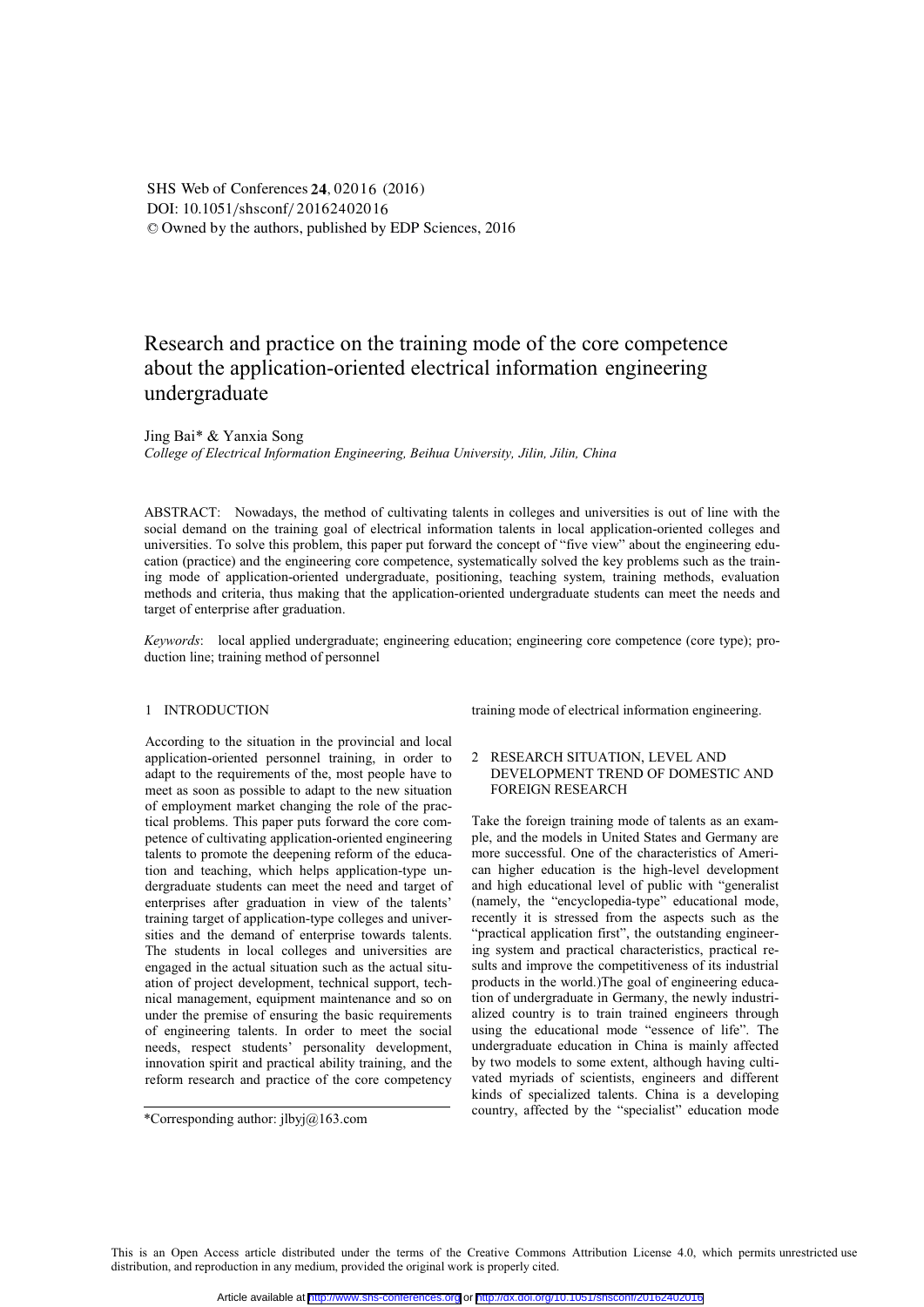of the former Soviet Union and has achieved certain results under the condition of planned economy. At present, China's rapid economic development has made its higher education which is transformed from the meritocracy to the popular education, and the contradiction exists between the training mode and the social demand. The engineering education in China's entire higher education system is about 80% of the survey data. The reform of China's industrial technology and the development of the science and technology is successful. Requirements from the actual situation of our country are to solve the problem of personnel training system.

Through social investigation, in view of the local comprehensive university engineering personnel training goal, ability orientation, social demand for talents, especially on the basis of the theoretical research and practice results of the early education reform, to reach the following consensus:

1) The enterprise has a huge demand for the application type talents in Colleges and universities, which has the characteristics of "strong practical ability, quick start, development potential and wide knowledge".

2) The company's expectations for the application type of talent are: to solve practical problems in the first line of production.

3) The ability of the enterprise to the applied talents is more concerned about the engineering application ability in the process of "technology integration, technology transfer, technology implementation".

4) The enterprise has a high comprehensive quality of talents with high comprehensive quality, which is very eager to have a strong sense of professionalism, a sense of responsibility, a strong sense of teamwork, a strong sense of teamwork and learning ability.

By the development of China's industrial and engineering technology, the practical need to determine the higher engineering education in China should be trained and trained engineers as the basic objective is the objective needs. Application oriented undergraduate and research is different, the training of engineering and technical personnel is mainly engaged in the production of the first line of the design, manufacturing, operation, construction, testing, technical guidance and other work, focusing on production line. Therefore, the key problem is to find the social (enterprise) needs to meet the needs of school personnel training and the corresponding engineering personnel training concept, training system, training methods, methods and means, evaluation and assessment criteria.

# 3 ENGINEERING CORE ABILITY OF ELECTRICAL INFORMATION PERSONNEL TRAINING MODE

Renewing educational ideas: the first academic re-

sponsibility of every teacher is to promote the comprehensive development of man, to meet the needs of the society and the employing unit. Learn project in an active, practical, and organic connection between courses. The integration of knowledge, ability, quality training, life and work and the combination of teaching and learning, the theory of teaching, experiment and practice teaching and innovation.

The first time to put forward the concept of "Five", the system has solved the application oriented personnel training of educational ideas, teaching system, training methods, methods and means, evaluation and assessment standards and other related issues to achieve the goal of the construction of the core type of electrical and information personnel training.

# 3.1 *Education idea - quality view of engineering education*

According to the characteristics of engineering education practice, the main goal of engineering education is to cultivate the ability of knowledge, and to break the teaching mode and teaching mode, which is the "ability training mode", and the most advanced and systematic knowledge is not the main. The embodiment of the quality of knowledge and ability, engineering education of the core ability of the key lies in the application of knowledge, and transformed into the ability to solve practical problems.

# 3.2 *Ability to develop a mode of dual master*

Taking "teacher as the leading, taking the students as the main body" double main mode, taking ability training as the center, breaking the teaching mode of knowledge design in accordance with the subject system, changing "knowledge imparting type" as "ability training type". Each teaching link to implement the industry's ability to meet the requirements of industrial quality of engineering personnel, pay attention to practice, regression engineering, we can directly refer to the industrial demand, to push back to the syllabus, teaching plan and curriculum, through each class, each module. The real need to solve the problem and the project is students learn content from the first line of business, the contents of these elements not only to contact with the discipline, but also with the industrial market, so that the development of disciplines and industry development, the market development of basic coordination.

The establishment of engineering core ability of electrical and information personnel training system are to make the need for enterprises to achieve seamless.

We can obtain the goal due to enterprise production line needs, through the social and the use of external quality monitoring as a detector to adjust the training program, and then through the school's supervision group, peer and student information quality monitor-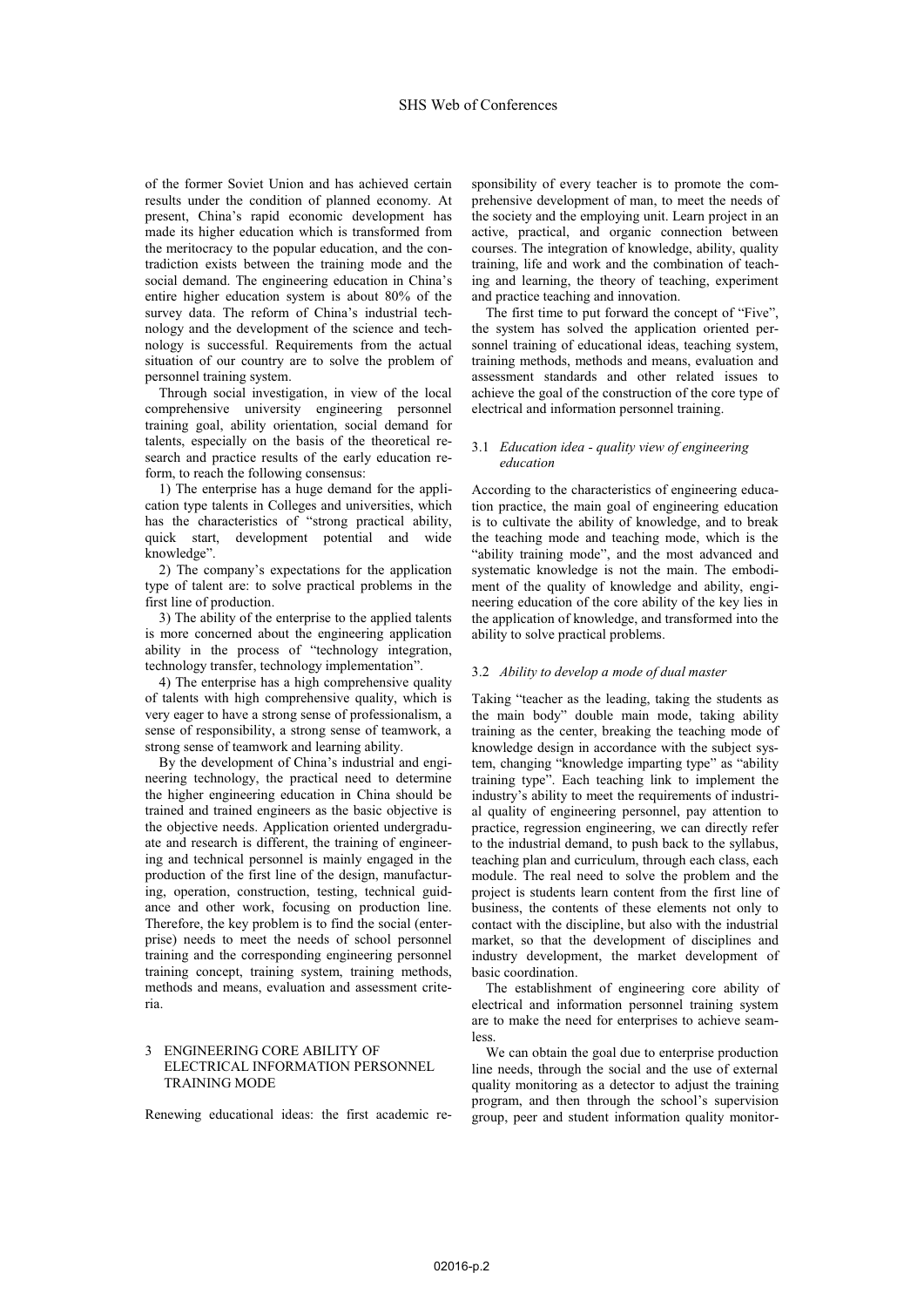# SSHE 2015



Figure 1. Engineering core competence electrical information talent cultivation system

ing. As the carrier to project and with a series of cases of teaching material and experimental equipment, a project background of teachers and students to meet the requirements of the production line of knowledge, ability and quality, and business needs to achieve seamless. The teaching system block diagram is shown in figure 1.

# 3.3 *Cultivation way - the educational view of engineering resources*

"Communication with our engineering colleges are mostly closed schools, the lack of industry and social interaction, industry of education objectives, education process, education method is not much of an impact, what's more engineering university teachers, most are from school to school, not lack of high degree, but the lack of industry experience and industry communication, schools and teachers do not understand their" customer ",so that , the industry needs, but to their" customer "industrial enterprises" production "talent", "product" of course to be their "customer", so that, the industry enterprise identity, accept, it is difficult to meet the business needs. Thus, the emergence of the students cannot find a job; on the other hand, the enterprise does not recruit students in a dilemma". The concept of education of engineering resources is based on the application oriented talents, the characteristics of the service in the local, the industry, and to create a real engineering environment to cultivate students' engineering consciousness. Professional basic experimental equipment is the embodiment of the open type, component, and general of the industrial field device. The experimental equipment of the professional direction is the product type, integration and typical of the industrial field equipment. The workplace environment is introduced into the whole process of education. The theory foundation is closely related to the practical application, strengthening the practical teaching.

# 3.4 *Methods and means - effective view*

The traditional way of teaching in the listening teaching is that teachers teach knowledge of teaching system step-by-step, students listen to learn, as long as the "pass" can be. The entry point of the local college engineering education should be "doing the teaching, doing the middle school, doing the middle school, thinking and learning": Combined with engineering object, application background of the project (conception, design, implementation and operation) teaching method; improve the heuristic, case teaching method; exploration and practice: inquiry based learning method (design work);exploration and practice structure optimization of the KM teaching method (Chapter - Section - knowledge point - note - Chapter - Chapter), heuristic, discussion, case, inquiry, interactive, learning, self-learning, online learning and cooperative learning methods, etc..

Teaching means, on the basis of traditional writing teaching, the teaching and research achievements, achievements in scientific research, network curriculum, multimedia teaching resources, MOOC, applied to teaching, the rational use of multimedia means, to increase the students' perceptual knowledge, increase the amount of information in teaching. The use of network teaching resources, combined with the characteristics of students like the use of the network, the classroom, exercises, communication, extended to the network, open network teaching resources, etc.

#### 3.5 *Evaluation method and evaluation criteria - a comprehensive evaluation of process dynamics*

In the evaluation method and evaluation standard and other management mechanism, the design of the quality objectives and standards, teaching organization and implementation of subsystem, teaching process monitoring subsystem, teaching quality information collection and feedback subsystem, four of the process and dynamic comprehensive evaluation of the sub system.

Ability training as the core of engineering ability core personnel training to focus on the assessment of students' ability to apply knowledge, analyze problems and solve problems, engineering application ability. Engineering courses using uncoiled or unwinding + large operations, application of course written examination and operation, professional basic course is based on the use in teaching and examination separated. All examinations are used A, B volumes; additional comprehensive practice course group, graduation design are encouraged to do real.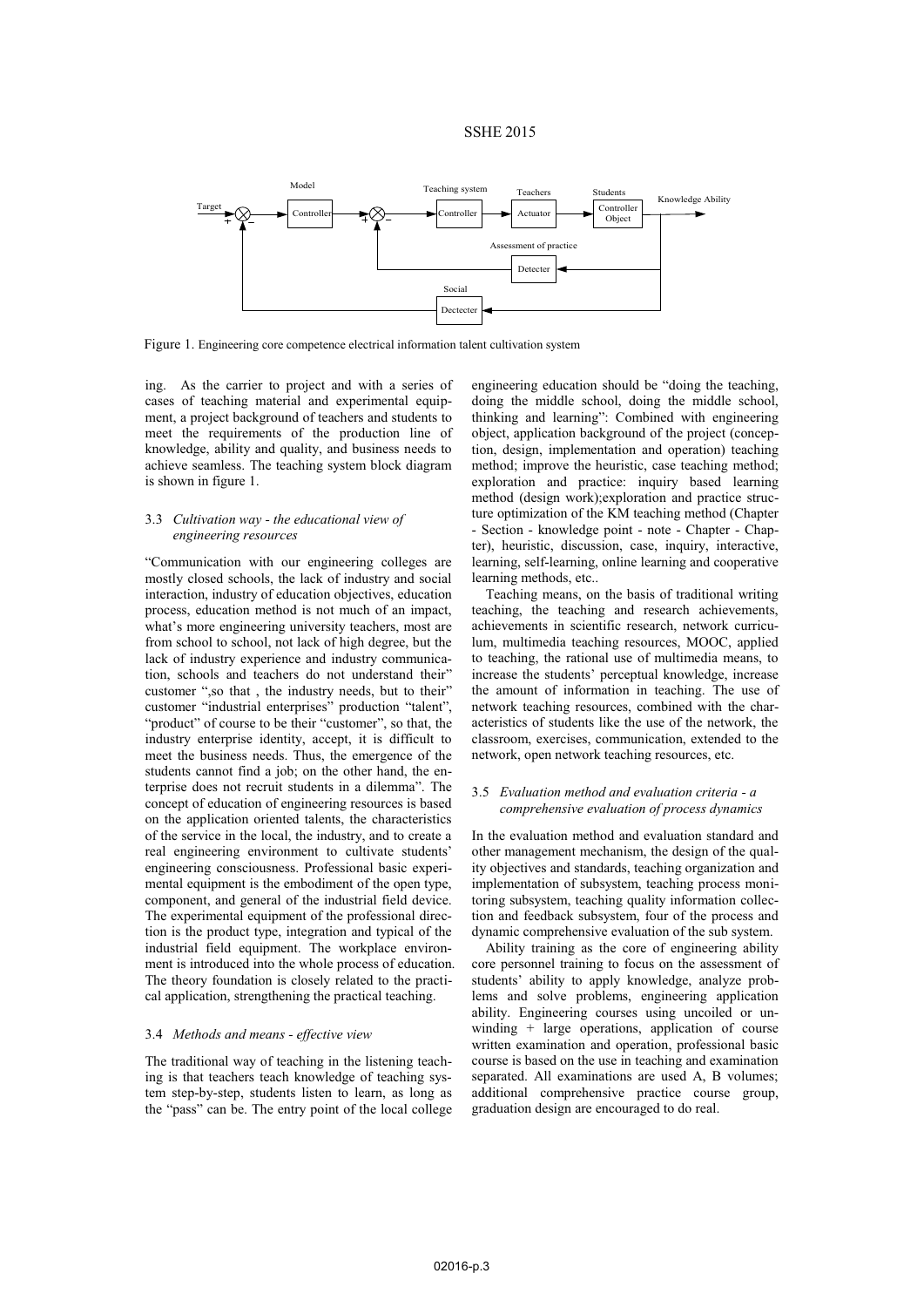#### SHS Web of Conferences



Figure 2. The 2 levels of personnel training of electrical information

# 4 TALENTS TRAINING WAY OF ELECTRICAL INFORMATION WITH ENGINEERING CORE ABILITY

The idea of talent training with engineering core ability is to meet the requirements of the industry and to meet the requirements of the industry's quality of engineering talents and to meet the requirements of the industry. Students learn content from the first line of business, which is the real need to solve the problem and the project. The contents of these elements are not only to contact with the discipline, but also with the industrial market, so that the development of disciplines and industry development, the market development of basic coordination.

Through the following five aspects, students' ability cultivation to reflect the laws of cognition, according to the unit to the system to the production practice, system integration, from the point to the principle of line and surface, progressive approach to the building.

(1) Course experiment: theory relation practice, practice theory

(2) To focus on the practice of the target as the carrier, the cultivation of practical ability

(3) The curriculum group is integrated, which depends on the specific project, training professional ability

(4) Combined with the actual production, the engi-

neering practice, construction environment.

(5) Create the base of students extracurricular innovation, ability and quality. The 2 levels of personnel training of electrical information is shown in figure 2.

Through the above construction, the units of teaching equipment will be formed in the practice of industrial equipment, electronic products, the system of teaching equipment, industrial equipment, electronic products, industrial equipment, industrial equipment, industrial equipment, electronic products, system integration of 6 modules as the basic structural elements of electrical information. According to the unit (micro), system (meso), system integration (macro) three levels, the construction of electrical and information engineering is teaching system. In the micro level of the unit, it is reflected in the middle school, in which the middle level of the system is reflected in the middle school and it embodies the unity of knowledge, ability and quality.

#### 4.1 *Micro level*

Micro level correspondence course (unit) project, which is the primary CDIO, which corresponds to professional education, only need to use Billing Division of the knowledge, suitable for on the specific professional foundation courses or practice ability training.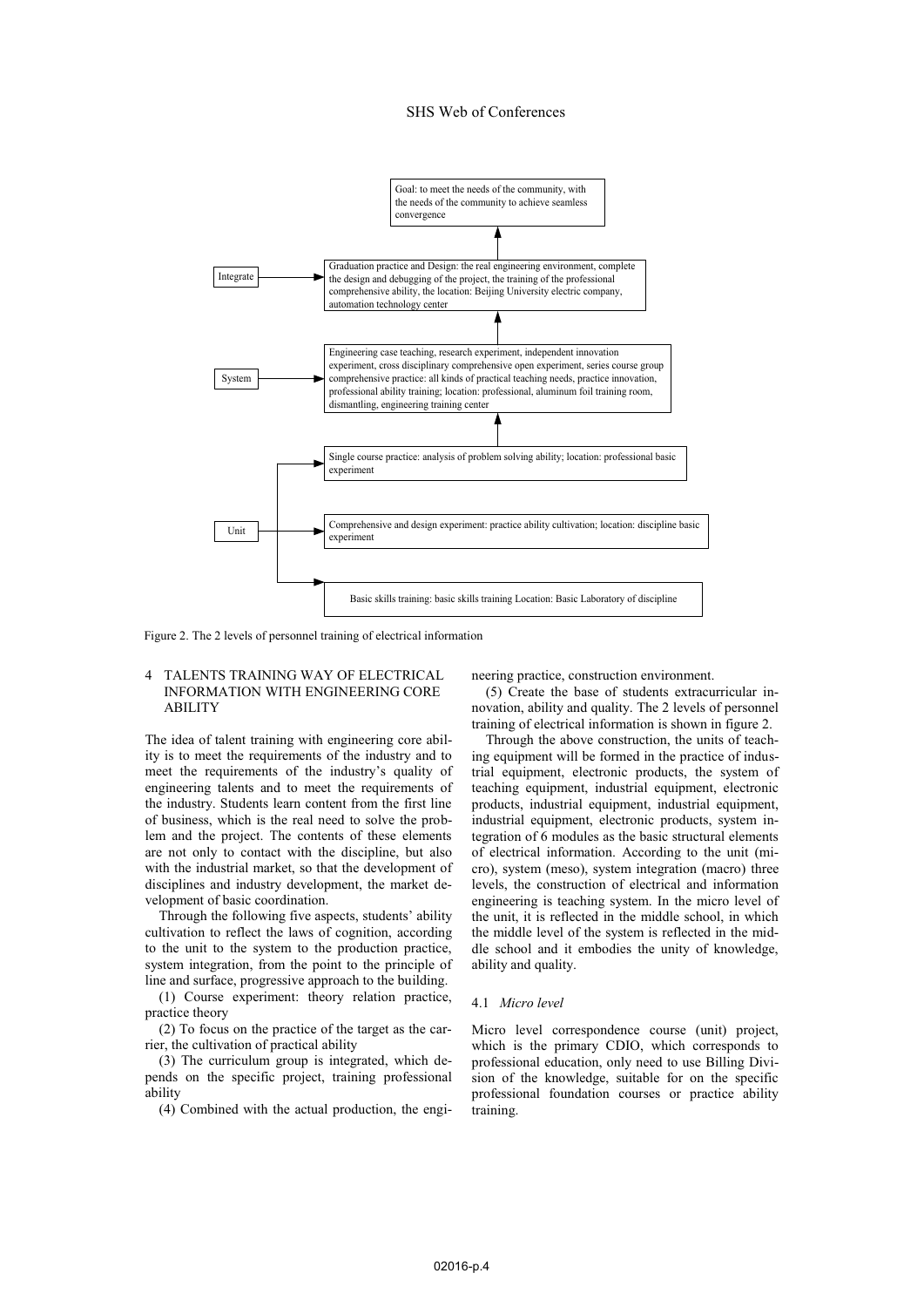# SSHE 2015



Figure 3. The relationship between the 3 aspects of the cultivation of talents and the integration of the teaching and production

The micro level is based on the "discipline foundation, professional basic laboratory" as the foundation to build the teaching equipment, electrical equipment, electronic product unit practice base, the purpose is basic skills training, practical ability training, analysis and problem-solving skills training, for the medium level foundation.

# 4.2 *Meso level*

The meso level correspondence course group, comprehensive courses of engineering activities. This is the intermediate CDIO, which corresponds to the professional education in some of the curriculum knowledge, local design skills. The corresponding course requires the use of a number of related courses of knowledge.

The medium level is to build a teaching equipment level system based on the basis of "all professional laboratories". The purpose is to understand the mechanism of the theory to understand the system design specification, process, principle and composition and to lay the foundation for the macro level.

#### 4.3 *Macro level*

To achieve seamless integration of personnel training and business needs, macro level corresponding professional course group and system integration projects, reflecting engineering teaching, which is advanced CDIO. System integration projects need to use the knowledge to solve practical engineering problems, such as graduation design and other teaching projects, so that students have the ability to design the system.

On the macro level, the enterprise level production practice base (dynamic) is built on the basis of "practice base" in practice. The purpose is to understand the various parts of the enterprise production, realize the engineering quality cultivation and master the design specification, process, principle and composition of the system. The relationship is shown in figure 3.

#### 5 PRACTICAL EFFECT

In the past five years, we have made great progress in the cultivation of talents through the practice of the electrical information specialty of our school. During the period of school students by the variety of forms, and extends to the practice of the whole program hands-on ability, independent learning ability training and ability training as the goal of the teaching practice, achieved the integration of knowledge, ability and quality to create a "Challenge Cup competition", "electronic design contest" and "business plan competition" students' characteristics of the brand and achieved better personnel training achievements, employment rate has been maintained at above 90%, increasing levels of employment, ability to endure hardship, started fast, precise enough stamina "characteristics, by the employing unit from.

# 6 CONCLUSION

The research and practice on application-oriented undergraduate engineering ability core type of the application-oriented undergraduate engineering is put